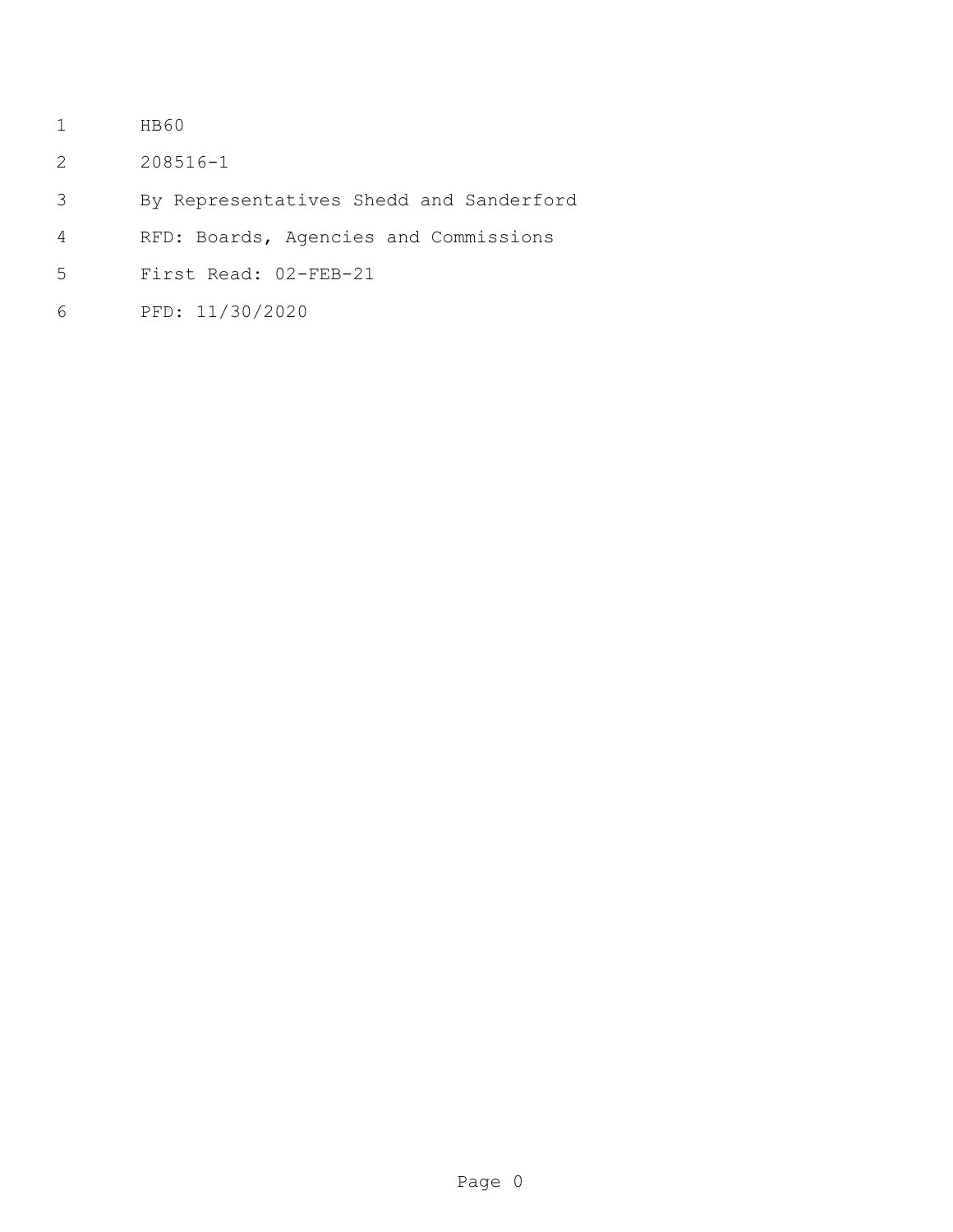| $\mathbf 1$  | 208516-1:n:10/28/2020:KMS/bm LSA2020-2213                     |
|--------------|---------------------------------------------------------------|
| $\mathbf{2}$ |                                                               |
| 3            |                                                               |
| 4            |                                                               |
| 5            |                                                               |
| 6            |                                                               |
| 7            |                                                               |
| 8            | Under existing law, termination dates are<br>SYNOPSIS:        |
| $\mathsf 9$  | established for enumerated state agencies. The                |
| 10           | agencies are periodically reviewed by the Alabama             |
| 11           | Sunset Committee. After the review process is                 |
| 12           | completed, the committee prepares its                         |
| 13           | recommendations for the agencies to the Legislature           |
| 14           | in the form of sunset bills which either continue,            |
| 15           | terminate, or continue with modification each                 |
| 16           | agency reviewed.                                              |
| 17           | This bill would provide for the continuance                   |
| 18           | of the Alabama Board for Registered Interior                  |
| 19           | Designers until October 1, 2025.                              |
| 20           |                                                               |
| 21           | A BILL                                                        |
| 22           | TO BE ENTITLED                                                |
| 23           | AN ACT                                                        |
| 24           |                                                               |
| 25           | Relating to the Alabama Sunset Law; to continue the           |
| 26           | existence and functioning of the Alabama Board for Registered |
| 27           | Interior Designers until October 1, 2025.                     |

Page 1